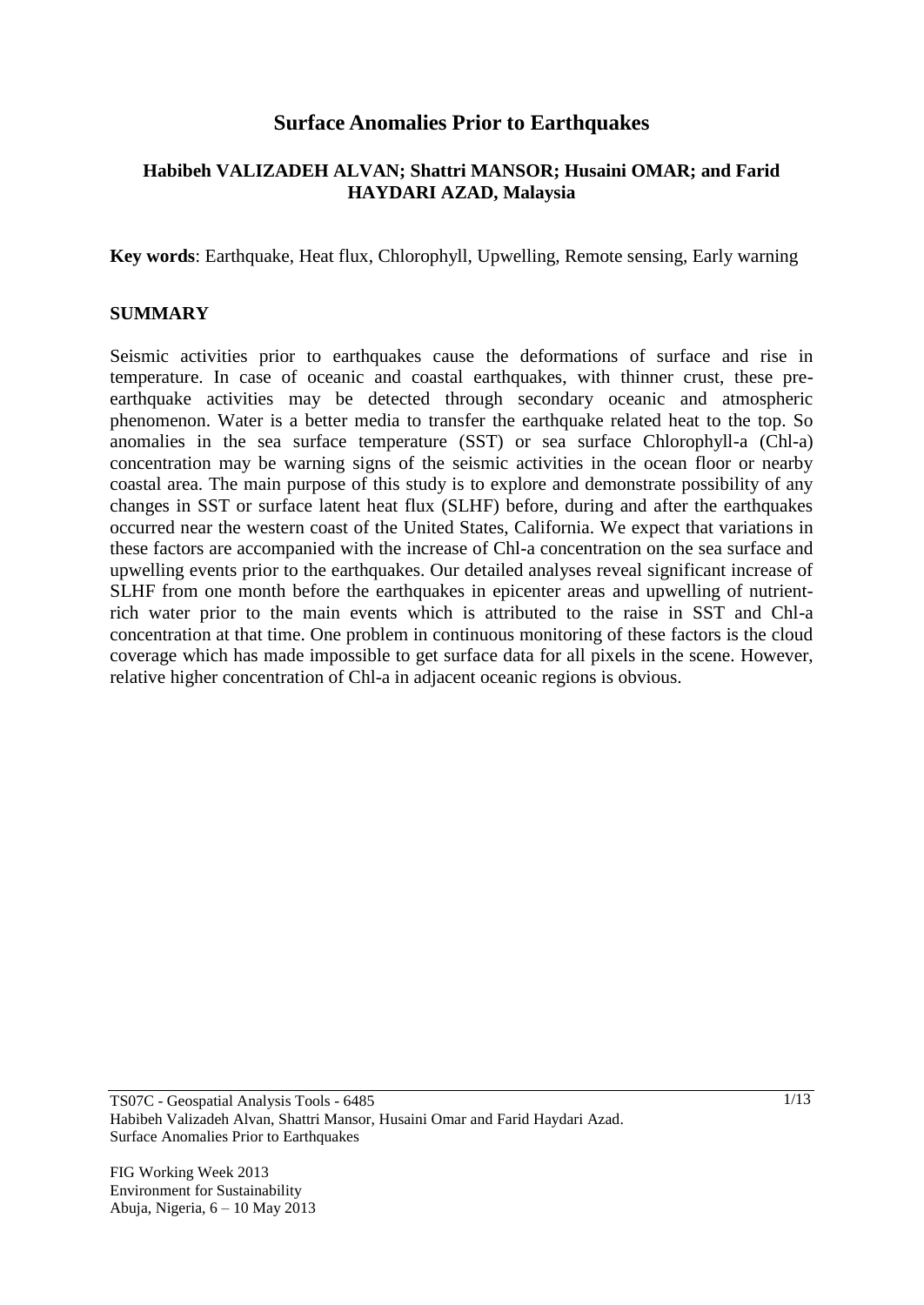# **Surface Anomalies Prior to Earthquakes**

## **Habibeh VALIZADEH ALVAN; Shattri MANSOR; Husaini OMAR; and Farid HAYDARI AZAD, Malaysia**

## **1. INTRODUCTION**

Earthquakes occur when the accumulated stress in the earth's crust suddenly releases. The process of build-up of this energy is associated with some chemical and physical interactions which, in turn, lead to some on and above surface phenomena. Seismic activities prior to earthquakes cause the formation of micro-cracks in rocks, the deformations of surface and rise in thermal signs. The amount of energy exchange between oceanic region and atmosphere in the form of humidity rate would show rises at the preparation stage of an impending earthquake.

Recent devastating earthquakes in the world that caused thousands of deaths and millions of dollars in property loss and impacts on strategic and scientific planning has stirred stronger interest among researchers to work on the possibility of developing local earthquake prediction models by detecting anomalies in atmospheric and surface factors related to the underground activities before impending earthquakes (Ryabinin et al. 2011). Many researchers reported that large seimic activites can be revealed through the changes of surface temperature in land (e.g., Wang and Shi 1984; Gorny et al. 1988; Saraf and Choudhury 2005; Ghoudhury et al. 2006; Ma et al. 2008; Marchesew et al. 2010) and in ocean (e.g., Nosov 1998; Ouzounov and Freund 2003; Dey and Singh 2003-2006).

Some researches revealed that abnormal SLHF in the epicentral regions is found to appear prior to several earthquakes in the world (Freund and Ouzounov 2001). The SLHF anomaly mostly occured a few days to weeks before the main earthquake event in the epicenter or its surrounding area, especially along the local active faults, and disappeared right after the main quake. Early warming message for earthquakes is posssible with continius remote sensing monitoring of tectonic activity in the world (Cervone et al. 2004; Qin et al. 2009). Increase in chl-a concentration along coasts near earthquake epicenters have been proved during seismic events (Singh et al. 2006).

Space monitoring of changes in plankton population which is the indicator of the primary productivity of phytoplankton biomass in the ocean, is possible by ocean color sensors (Sathyendranath et al. 1991; Yoder et al. 1993; Tang et al. 2002; Dey and Singh 2004). Changes in the climate, precipitation, winds, solar irradiance, light availability and sea surface temperature (SST) can result in distributions of the chl-a in the ocean. However, the concentration of chl-a in the ocean surface may also changes with the supply of nutrients from land run off (Bissett et al. 2001; Wang et al. 2002; Chaturvdi and Narain 2003). Changes in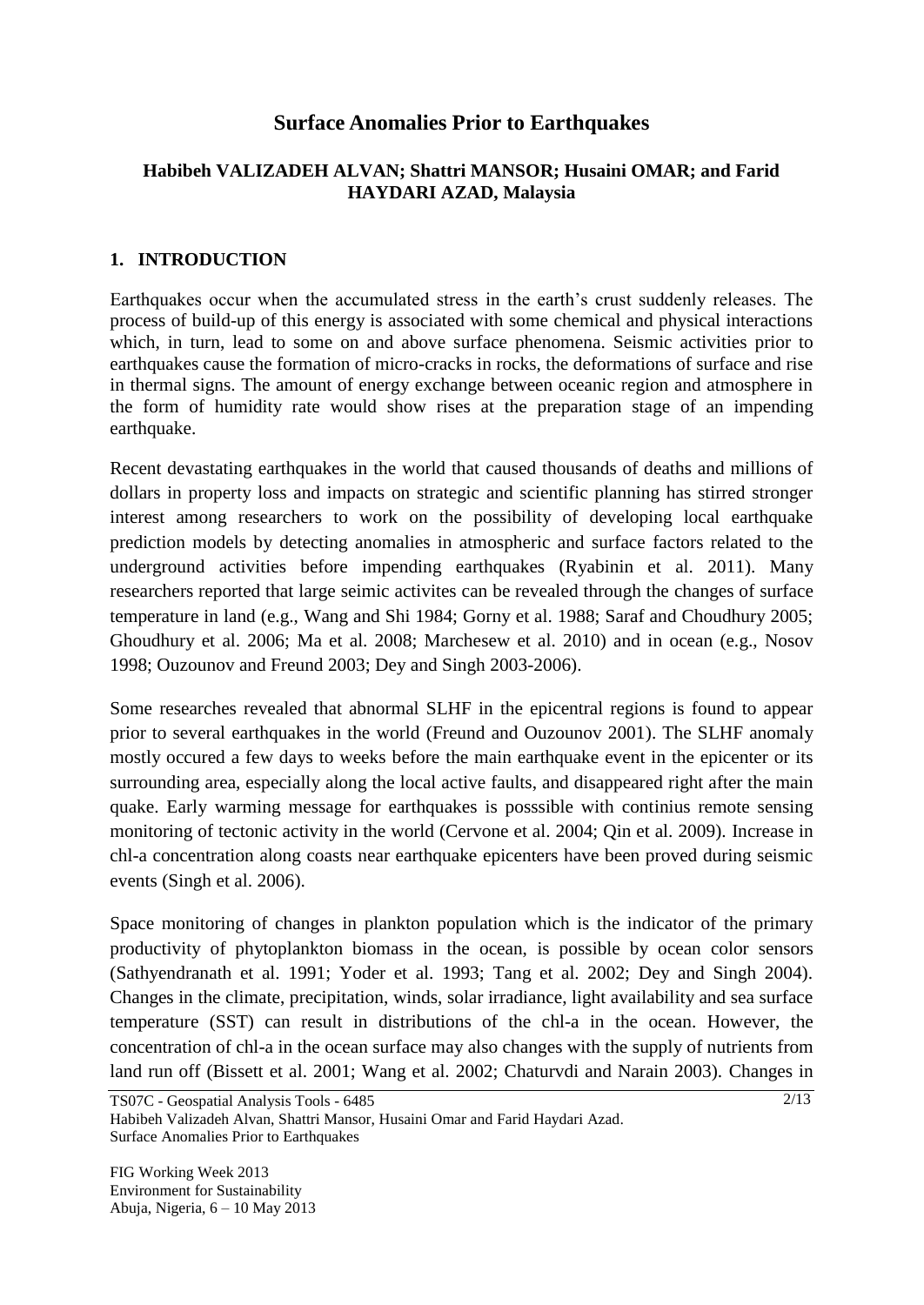these parameters cause changes in thermal structure of water followed by occurence of upwelling and ocean water mixing (Singh et al. 2006).

In the present paper, we have carried out detailed analyses of spatio-temporal distributions of SST, Chl-a concentration due to upwelling in ocean and SLHF around the epicenters. In order to find relationships between the appearance of precursory signs in places of epicenters and impending earthquakes, we examined the time series variations of these four precursory factors on epicentral area together with chl-a concentration patterns over a wide area covering nearby oceanic area before, during and after the earthquakes.

Two earthquakes of magnitudes 6.5 and 6 occurred on December  $22<sup>nd</sup>$ , 2003 and September 28<sup>th</sup>, 2004 in Central California. Table-1 presents the locations, magnitudes and depths of main earthquake events.

| No. | Place                                   | Date                          | Longitude Latitude |        |     | Magnitude Focal Depth<br>(km) |
|-----|-----------------------------------------|-------------------------------|--------------------|--------|-----|-------------------------------|
|     | Central California December 22, 121.10W | 2003                          |                    | 35.71N | 6.5 | 7.6                           |
|     | Central California                      | September 28, 120.37W<br>2004 |                    | 35.81N | 6.0 | 79                            |

Table-1 Details of the earthquakes (source: [http://earthquake.usgs.gov\)](http://earthquake.usgs.gov/)

# **2. DATA**

For monitoring the changes in surface temperature we used Advanced Very High Resolution Radiometer (AVHRR) products with 1.25 km resolution were downloded from Ocean Watch North Pacific Demonstration Project Live Access Server [\(http://las.pfeg.noaa.gov/oceanWatch\)](http://las.pfeg.noaa.gov/oceanWatch) and Advanced Microwave Scanning Radiometer (AMSR-E) /Aqua datasets provided by the National Space Development Agency of Japan (NASDA), which is capable of seeing through clouds and providing uninterrupted view of global.

SLHF data are provided by National Centers for Environmental Prediction (NCEP) Reanalysis Project of the IRI/LDEO Climate Data Library [\(http://iridl.ldeo.columbia.edu\)](http://iridl.ldeo.columbia.edu/). The datasets are in resolution of global grid 1.9° by 1.9° and generated by taking into consideration the measured values at various worldwide stations and also those retrieved from satellite data. The daily values of the SLHF for three-month period prior to and after the earthquakes have been studied in a 14° by 14° area with the pixel covering the epicenter.

For Chlorophyll-a concentration and upwelling indices, Moderate Resolution Imaging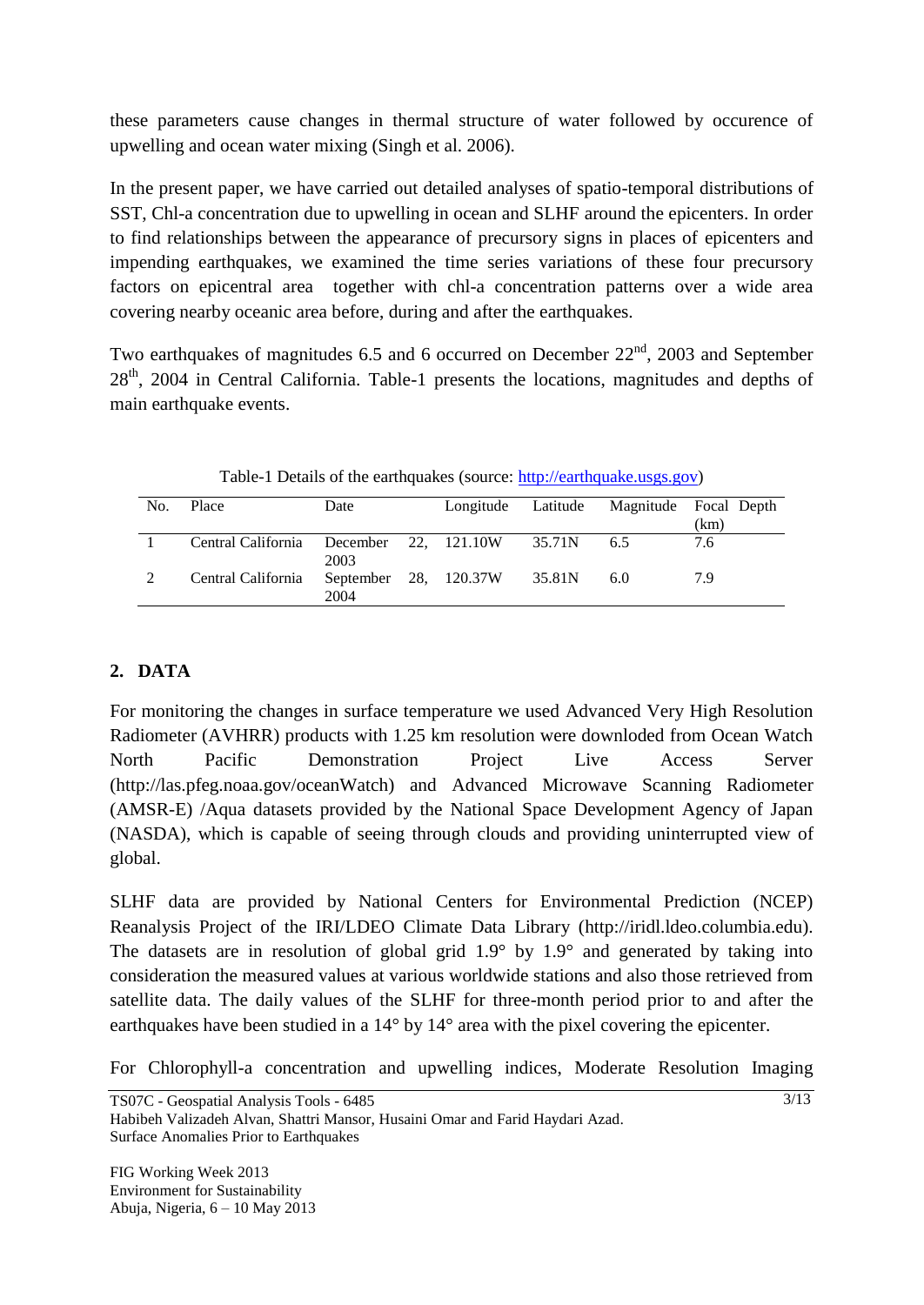Spectroradiometer (MODIS) and Pacific Fisheries Environmental Laboratory (PFEL) datasets have been used respectively.

Variations of SST and SLHF near the epicenters are plotted from several weeks before the events together with the spatial distributions of Chl-a concentration on the sea surface. Over the oceanic regions, the averaged upwelling index is also analyzed to realise the blooming of chl-a is related to the earthquake.

# **3. RESULT AND DISCUSSION**

Two major coastal earthquakes (Table 1) in central California with magnitudes >6 were chosen to be studied for the pre-earthquake signs detection. Therefore the nearest points to the epicenters on the ocean are selected for chlorophyll and upwelling studies.

Chl-a concentration in the Pacific Ocean near the epicenter of the Central California earthquake during Nov-Dec, 2003 are shown in Fig. 1a. In general, the north-eastern part of the Pacific Ocean, which is characterized by vast gyre that is a high-nutrient, low-chlorophyll region has not been found to be a productive area regarding low cumulative upwelling index from October to January. However low light levels and/or cloud during November–January prevent examination of winter patterns. The Chl-a concentration in this part is generally blow 0.5 mg.m<sup>-3</sup> for much of the year (Bograd et al. 2007; Brickley & Thomas 2004). This phenomenon is noticeable in our images with a narrow high chl-a belt along the coast. The chl-a concentration in offshore water near the epicenter is found between 2 and 3 mg.m<sup>-3</sup>, greater than normal value on some occasions; December 3, 8 and 17-18. Meanwhile the peak value of chl-a is more than 10 mg.m<sup>-3</sup> in the coastal water on June 3, 8, 13 and 18 (four days before the main event). Chl-a time series (Fig. 1b) reaches the highest chl-a values of the pixel near the epicentre about a month before the earthquake with a sudden fall immediately after the event, which is in correspondence of the upwelling of  $21<sup>st</sup>$  -  $23<sup>rd</sup>$  Nov, 2003 and downwelling of Dec 23. The upwelling, triggered by seismic activities in ocean floor, has a cumulative effect on ecosystem productivity and structure, so we focus on the daily average coastal upwelling indices in this region (Fig. 1c) to confirm that chl-a increases due to upwelling of nutrient-rich water. It seems the upwelling is enhanced prior to the earthquake; it reaches its maximum value about a month before the main event. Another high upwelling event has also been detected on Dec 26, 2003, well in agreement with the rise of chl-a concentration on the near-shore water that can be the effect of aftershocks.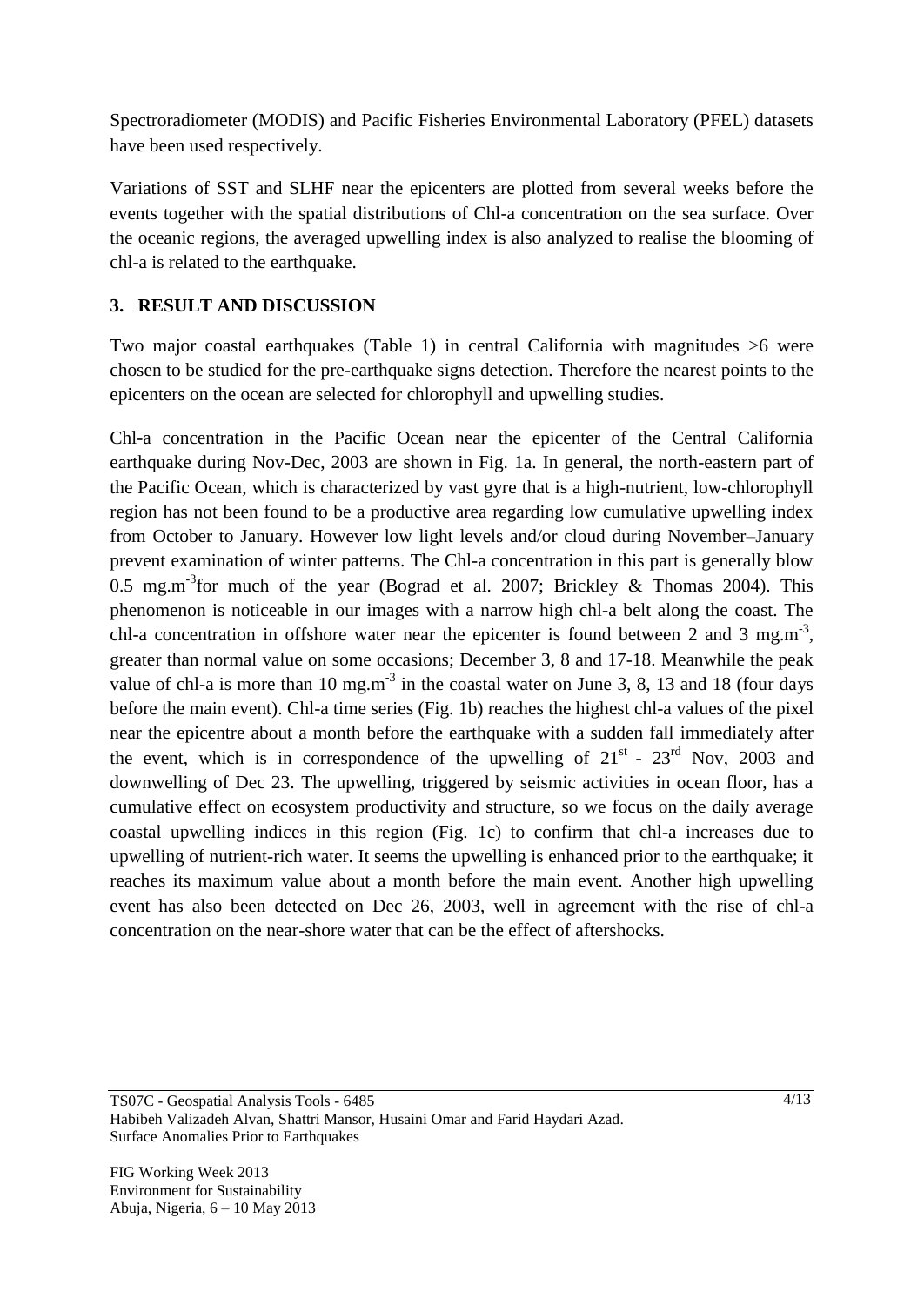

TS07C - Geospatial Analysis Tools - 6485 Habibeh Valizadeh Alvan, Shattri Mansor, Husaini Omar and Farid Haydari Azad. Surface Anomalies Prior to Earthquakes

FIG Working Week 2013 Environment for Sustainability Abuja, Nigeria, 6 – 10 May 2013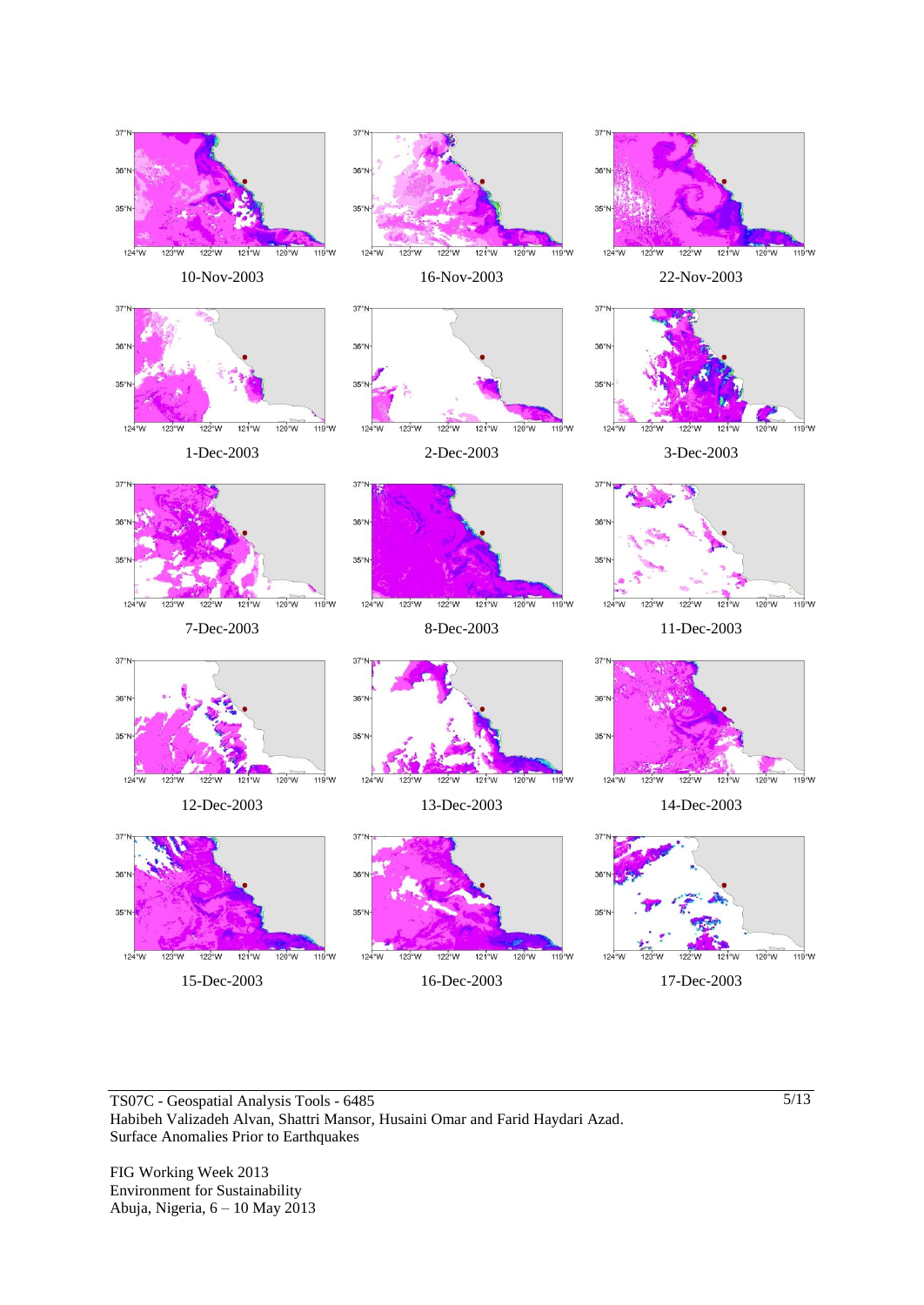

Figure 1a – Temporal distribution of Chl-a concentration retrieved from MODIS in the Pacific Ocean during the central California earthquake of December 22, 2003.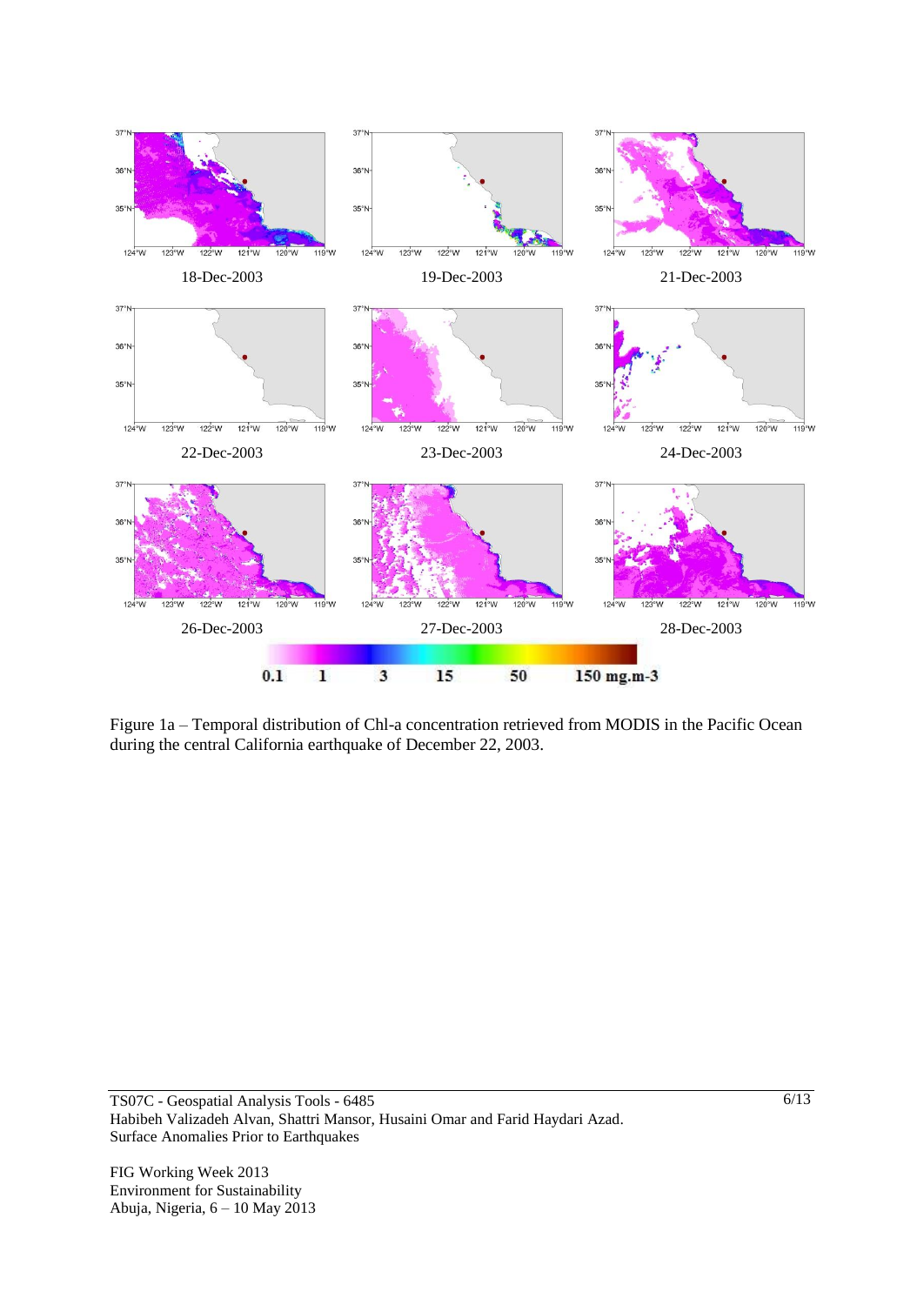

Figure 1b– 8-day composite Chlorophyll-a time series for Central California earthquake of December 22, 2003 showing anomalies in some occasions from one month before the main event followed by a sudden decrease immediately after that.



Figure 1c– Daily averaged upwelling index for Central California earthquake of December 22, 2003 showing maximum rise a month before the main event; trend lines are the 10-year average of upwelling indices, 1 and 2 sigma; the red bar indicates the day of earthquake.

Variations in SLHF are controlled by changes in the surface temperature, which is believed to be a precursory parameter during an earthquake (Tronin 2000). Temperature time series (Fig. 1d) show anomalous rises. The values of the pixel covering the epicenter are below the lastten-year average during the first half of November and through the whole of January. From one month prior to the main event there is about  $1^{\circ}$ C rises in temperature of the coastal water in the epicentral region comparing with the past ten-year average whilst the values are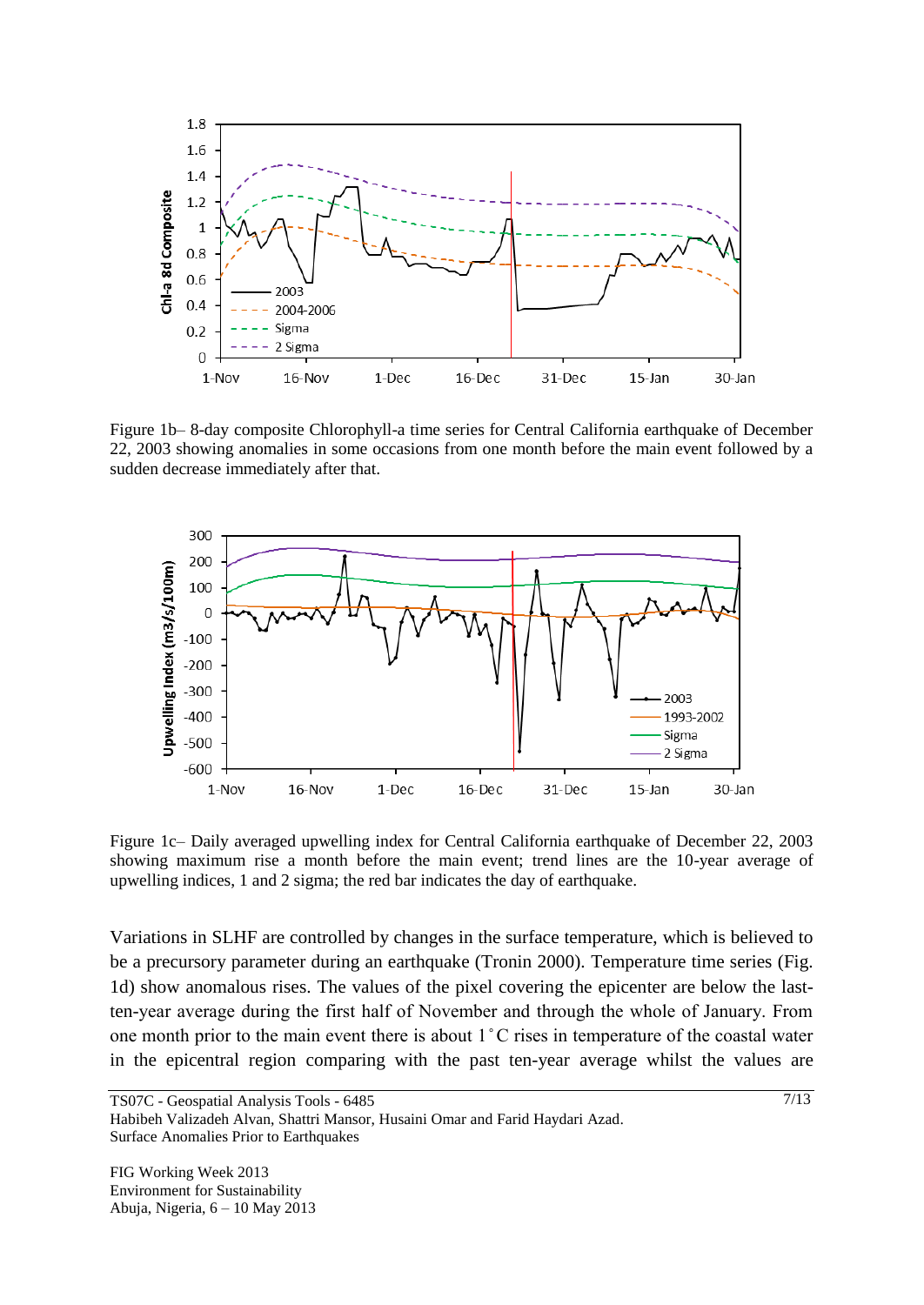generally less than this average during January. Similar response of SLHF has been found before and during the event. Two big anomalies in SLHF are detected one month before the earthquake followed by other anomalous rises during the main event and in the period of aftershocks until the second half of January when the normal condition returns again (Fig. 1f). The biggest anomalies (180 and 115 W/  $m<sup>2</sup>$ ) in SLHF are observed on November 22 and 25 (about a month before the main event) which are attributed to the high values of SST in this period. However, the other big anomalies (140 and 115 W/  $m^2$ ) in SLHF may be related to the aftershocks of  $28<sup>th</sup>$  December 2003,  $2<sup>nd</sup>$  and  $6<sup>th</sup>$  January 2004 with magnitudes of 3.8-4.2 (USGS).



Figure 1d– The SST time series of the epicentral oceanic water of the earthquake of December 22, 2003 generally higher before the earthquake. The effect of aftershocks during the second half of December is also shown.



Figure 1f– the anomalous SLHF values before and during the main earthquake of December 2003 and aftershock period is observed; dashed line is the 5-year average of SLHF. Red and green bars indicate days of the main event and aftershocks respectively.

TS07C - Geospatial Analysis Tools - 6485 Habibeh Valizadeh Alvan, Shattri Mansor, Husaini Omar and Farid Haydari Azad. Surface Anomalies Prior to Earthquakes

FIG Working Week 2013 Environment for Sustainability Abuja, Nigeria, 6 – 10 May 2013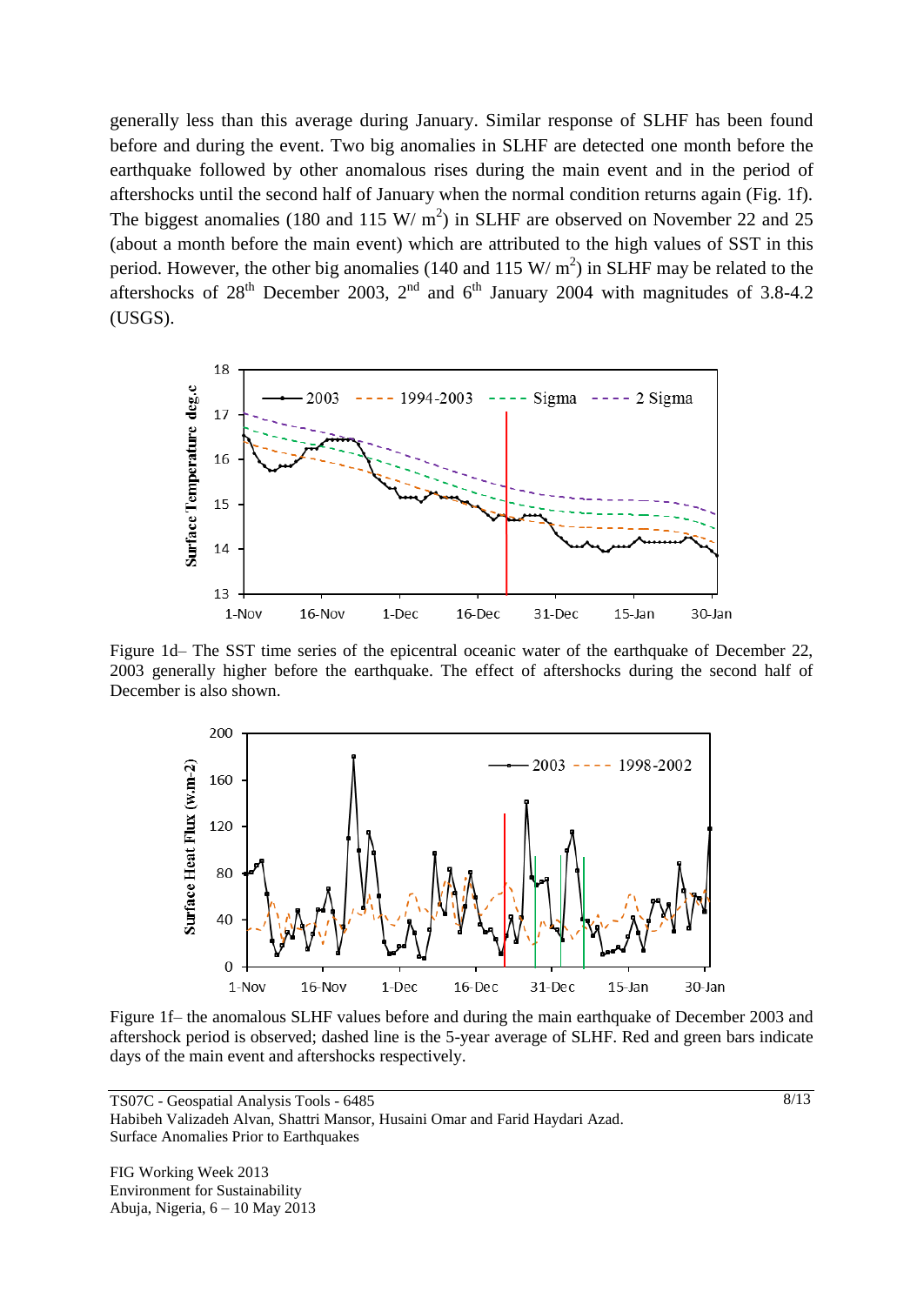Similar response of Chl-a concentration has been found for the earthquake of September  $28<sup>th</sup>$ , 2004 occurred in the central California, where The Chl-a maps show general higher concentration (more than 3 mg/m<sup>3</sup>) in the coastal and oceanic water on some occasions during August and from the September  $1<sup>st</sup>$ , the Chl-a concentration is building up, reaching its utmost (about 10 mg/m<sup>3</sup>) during 14-23 September, two weeks before the main quake, exactly when the upwelling is showing anomalous rises which confirms the bring-up of nutrient rich water to the sea surface (figures are not shown here).

General raise in temperature form about one month before the main event and the steady decrease during the month afterwards is clear in the surface temperature time series of the epicenter (Fig. 2a) which may be related to the preparation and energy release stages of the earthquake. Temperature reaches the maximum  $(5^{\circ} \text{ C}$  more than the average) on two occasions; August 11 and September 6-8, 2004. However the temperature regime of the land wasn't changing considerably due to this energy release comparing with that of sea surface.

At the same time of upwelling events the SLHF show a build-up, reaching its highest values between 13 and 20 September (Fig. 2b). SLHF values of the epicentral area can represent the earthquake preparatory activities with three successive sharp rises, each one bigger than the last, from one month before the earthquake event. Like upwelling index, the last meaningful increase in SLHF is seen about 15 days after the earthquake. Sudden rises in SLHF during the second half of the October are observed at the time the temperature and upwelling index are at their lowest state. So these anomalies are not considered as earthquake signs.



Figure 2a– Time series of surface temperature for the Central California earthquake of September 2004; shows several anomalies during the preparation stage and sudden fall after the main event.

TS07C - Geospatial Analysis Tools - 6485 Habibeh Valizadeh Alvan, Shattri Mansor, Husaini Omar and Farid Haydari Azad. Surface Anomalies Prior to Earthquakes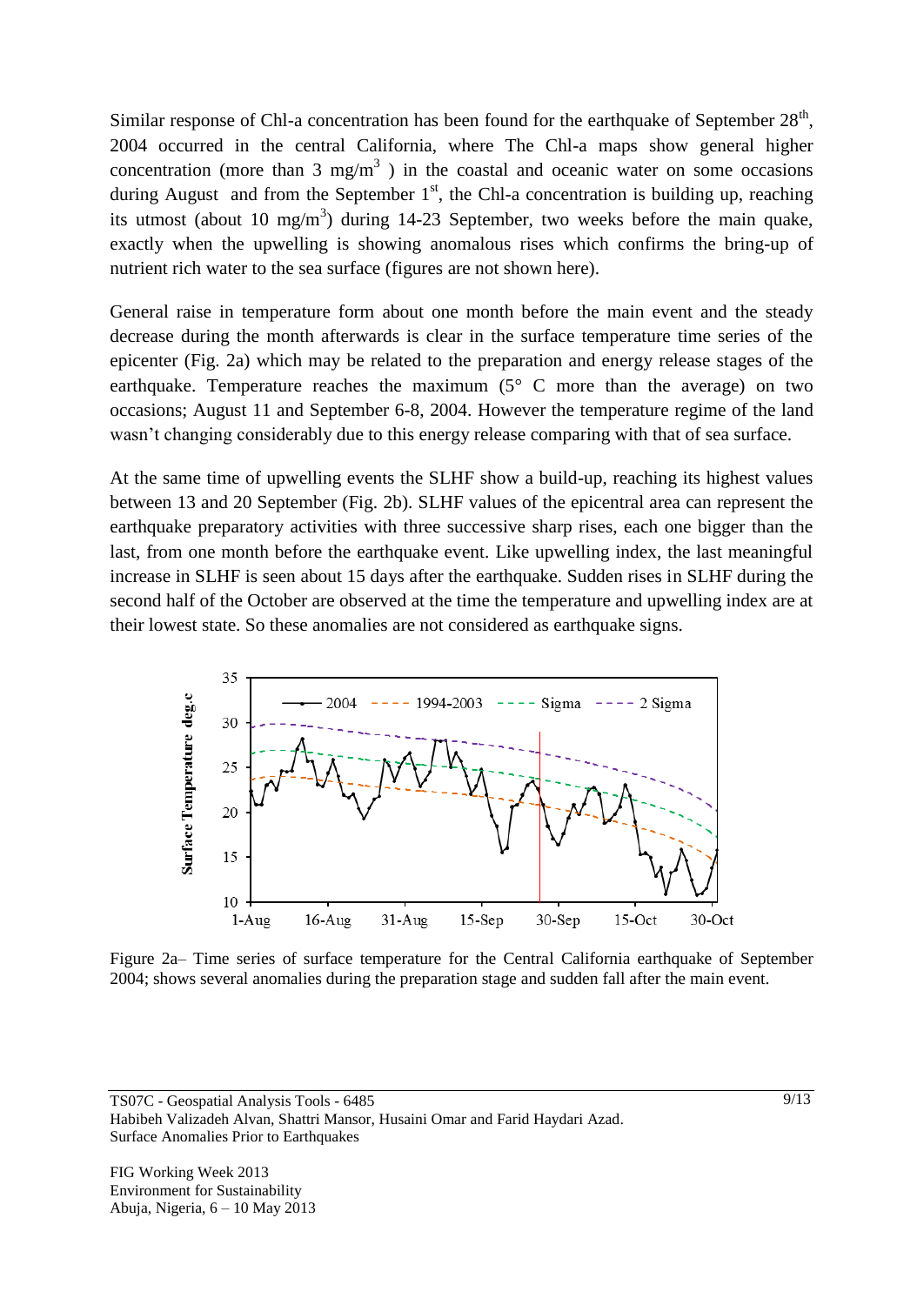

Figure 2b– The anomalous SLHF values before and during the earthquake of September 28, 2004; Red bar indicates the day of the main event and green bars are the aftershocks (>4).

### **4. CONCLUSION**

The coastal earthquakes cause significant changes in surface temperature, SLHF and Chl-a concentration in the coastal area and even the offshore water. Increases in SLHF were detected from one month to few days prior to the main quakes in the epicentral area. Remote sensing techniques allow monitoring the SLHF and surface temperature anomalies over large areas to detect tectonic activity and understand the mechanism of earthquake preparation processes to provide possibilities of a reliable prediction of these potential precursors in different parts of the world. the surface temperature anomalies in case of the September  $28<sup>th</sup>$ , 2004 which occurred about 100 km from the Pacific Ocean are more than  $5^{\circ}$ C which is a noticeable increase comparing with that of sea surface. This is certainly a stronger indication of an impending earthquake. Normal SLHF and temperature patterns are observed after both main events unless when the occurrences of aftershocks prevent the re-establishment of normal conditions after the effect of the main events are over.

During the non-productive months spatially-limited changes in Chl-a are detected in coastal earthquake of December 2003. However the earthquake of September 2004 with similar magnitude and focal depth only enhances the coastal Chl-a concentration during the productive season (August-September). Most signifant and earlier changes in all these indicators in case of Dec 22, 2003 earthquake is because shallow coastal water in the immediate neighborhood of the epicenter of this earthquake could be very sensitive to the energy exchanges during an earthquake event. A rapid fall in SLHF and SST together with significant downwelling right after the main events was also detected. The increased Chl-a concentration, SHLF and SST observed some days after the earthquakes may signify the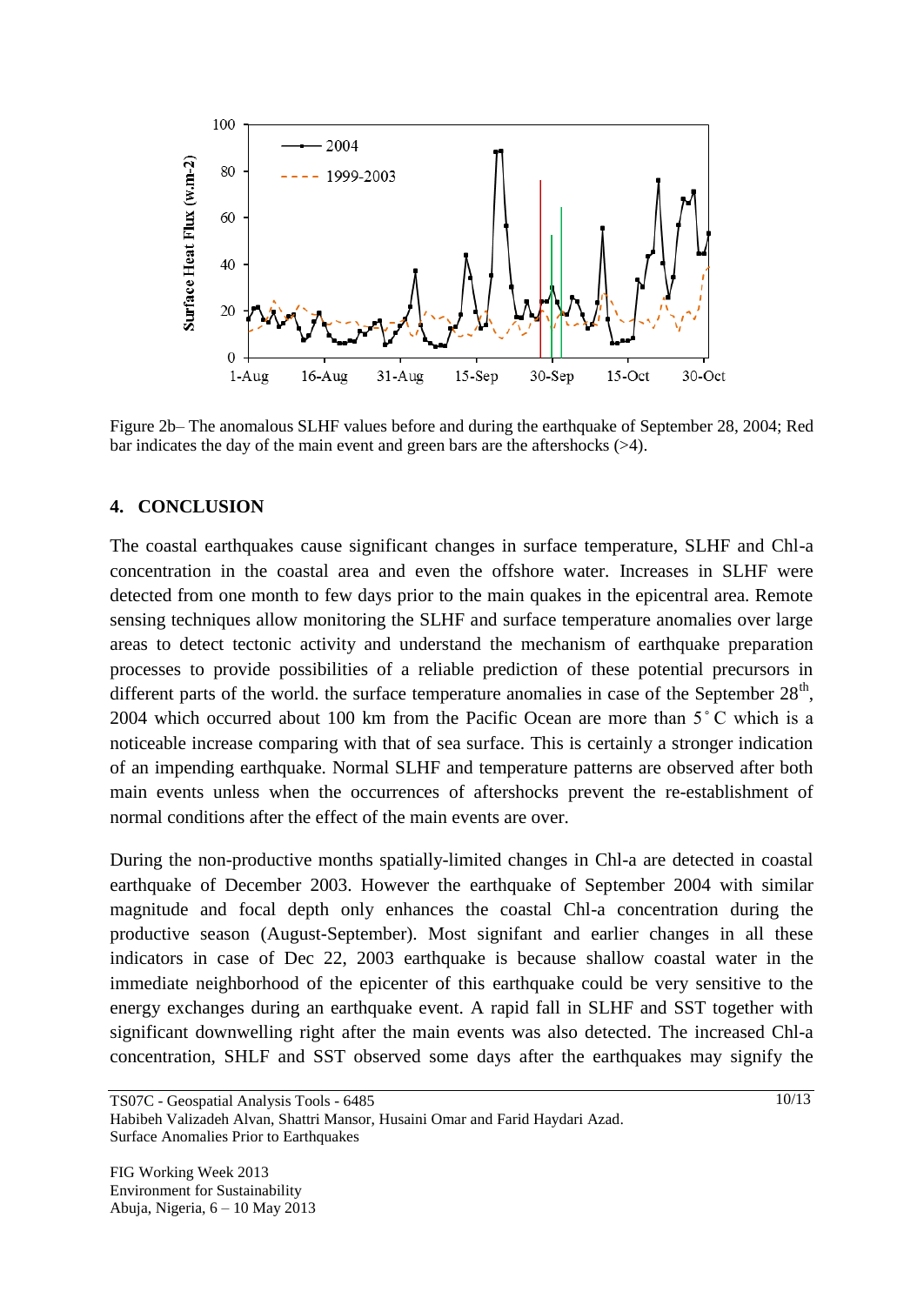occurance of aftershocks.

### **ACKNOWLEDGEMENTS**

The SLHF data has been downloaded from NCEP site. MDOIS Chl-a and AVHRR's SST data were also used. AMSR-E data is provided by the National Space Development Agency of Japan (NASDA). Upwelling indices for the Pacific Ocean have been downloaded from Pacific Fisheries Environmental Laboratory (PFEL). Reanalysis data are downloaded from the IRI/LDEO Climate Data Library. Here we greatly appreciate their help. .

### **REFERENCES**

- 1. Bisset WP, Schofield O, Glenn S, Cullen JJ, Miller WL, Plueddmann AJ (2001) Resolving the impacts and feedback of ocean optics on upper ocean ecology. Journal of Oceanography Society, Vol. 14, No. 4, 30–53
- 2. Bograd SJ et al (2009) Phenology of coastal upwelling in the California Current. Geophysical Research Letters, Vol. 36, L01602
- 3. Brickley PJ, Thomas AC (2004) Satellite-measured seasonal and inter-annual chlorophyll variability in the Northeast Pacific and Coastal Gulf of Alaska. Deep-Sea Research II 51, 229-245
- 4. Cervonove G, Kafatos M, Napoletani D, Singh RP (2004) Wavelet maxima curves of surface latent heat flux associated with two recent Greek earthquakes. Natural Hazards and Earth System Sciences 4, 359- 374
- 5. Chaturvdi N, Narain A (2003) Chlorophyll distribution pattern in the Arabian Sea: Seasonal and regional variability, as observed from SeaWiFS data. International Journal of Remote Sensing, 24:3, 511-518
- 6. Choudhury S, Dasgupta S, Saraf AK, Panda S (2006) Remote sensing observations of pre-earthquake thermal anomalies in Iran. International Journal of Remote Sensing 27(20), 4381–4396
- 7. Dey S, Singh RP (2003) Surface latent heat flux as an earthquake precursor. Natural Hazards and Earth System Sciences 3, 749-755
- 8. Freund F, Ouzonouv D (2001) EOS Trans. AGU, Fall Meet. Suppl. Abstract, 82 (47)
- 9. Gorny VI, Salman AG, Tronin AA, Shilin BB (1988) Outgoing IR radiation of the Earth as an indicator of seismic activity. Proceedings of the Academy of Sciences of the USSR, Vol. 301, No. 1, 67-69
- 10. Ma W, Zhao H, Li H (2008) Temperature changing process of the Hokkaido (Japan) earthquake on 25 September 2003, Natural Hazards and Earth System Sciences, 8, 985-989
- 11. Marchese F et al (2010) On the Exportability of Robust Satellite Techniques (RST) for Active Volcano Monitoring. Remote Sens. 2, 1575-1588
- 12. Nosov MA (1998) Ocean surface temperature anomalies from underwater earthquakes. Volcanology and Seismology Journal, Vol. 19, No. 3, 371–376
- 13. Ouzounov D, Freund F (2003) Mid-infrared emission prior to strong earthquakes analyzed by remote sensing data. Adv. Space Res., Vol 33/3, 268-273
- 14. Qin K, Guangment G, WU L (2009) Surface latent heat flux anomalies preceding inland earthquakes in China. Earthq Sci. 22, 555-562
- 15. Ryabinin,GV et al (2011) Earthquake precursors in the data for the Kamchatka peninsula. Cornel University Library
- 16. Saraf AK, Choudhury S (2005) Thermal Remote Sensing technique in the study of pre-Earthquake Thermal Anomalies. J. Ind. Geophys. Union, Vol.9, No.3, 197-207
- 17. Sathyenderanath S, Gouveia AD, Shetye SR, Ravindaranath P, Platt T (1991) Biological control of surface temperature in the Arabian Sea. Nature, 349, 54–56
- 18. Singh RP, Dey S, Singh VP, Cervone G, Sarkar S, Kafatos M (2004) Prediction of coastal earthquakes using surface latent heat flux retrieved from satellite data in: Proceedings of the World Congress on Natural Disaster Mitigation. World Federation of Engineering Organization, 2, 129–134

Habibeh Valizadeh Alvan, Shattri Mansor, Husaini Omar and Farid Haydari Azad. Surface Anomalies Prior to Earthquakes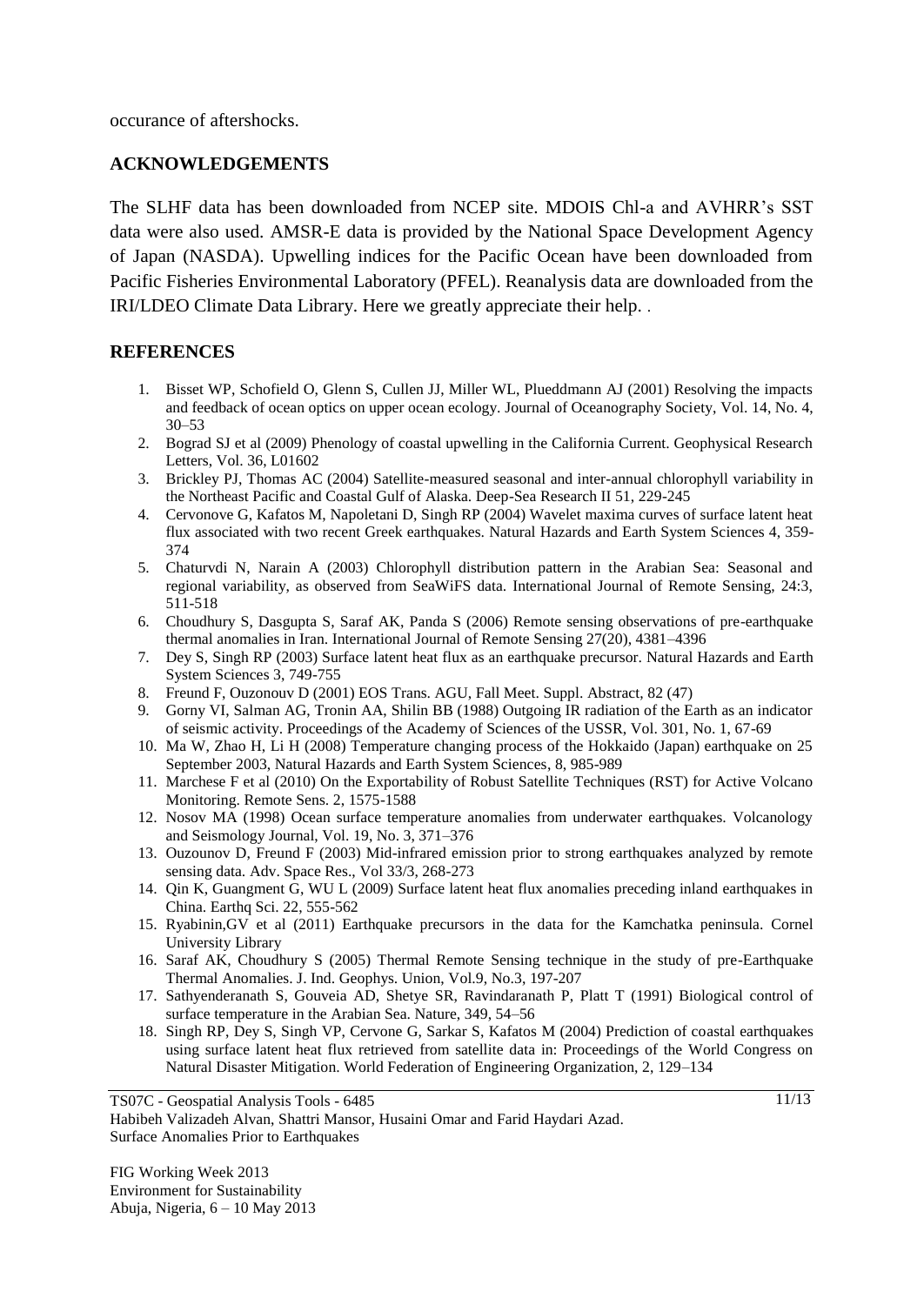- 19. Singh RP, Dey S, Bhoi S, Sun D, Cervone G, Kafatos M (2006) Anomalous increase of chlorophyll concentrations associated with earthquakes. Advances in Space Research, 37, 671-680
- 20. Tang DL, Kawamura H, Luis AJ (2002) Short-term variability of phytoplankton blooms associated with a cold eddy in the northwestern Arabian Sea. Remote Sensing of Environment 81, 82–89
- 21. Thomas A, Brichley P, Ted Strub P (2002) Larg-scale Chlorophyll variability along the eastern Pacific costal margin. Investig. Mar. V.30, N.1 Sup1, Symp Valparaiso ago 2002
- 22. Tronin AA (2000) Thermal IR satellite sensor data application for earthquake research in China. Int. J. Remot., 21 (16), 3169–3177
- 23. Wang CY, Shi YL (1984) On the Thermal Structure of Subduction Complexes: A Preliminary Study. Journal of Geophysical Research, Vol. 89, No. B9, 7709-7718
- 24. Wang D, Deckter E, Wong T, Wielicki A (2002) Sensitivities of cloud and radiation to changes in SST over the tropical eastern Pacific: Results from Cloud-resolving simulations. in: Proceedings of 25th Conference on Hurricanes and Tropical Meteorology, 29 April–3 May, 2002, San Diego, CA, USA
- 25. Yoder JA, McClain CR, Feldman GF, Esaias WE (1993) Annual cycles of phytoplankton chlorophyll concentrations in the global ocean: a satellite view. Global Biogeochemical Cycles 7, 181–193

#### **CONTACTS**

Habibeh Valizadeh Alvan University Putra Malaysia 43400 Serdang Malaysia Tel. +60 17 2190 169 Email: [habibeh.valizadeh@mutiara.upm.edu.my](mailto:habibeh.valizadeh@mutiara.upm.edu.my)

Shattri Mansor University Putra Malaysia 43400 Serdang Malaysia Tel. +60 19 2244 333 Email: [shattri@eng.upm.edu.my](mailto:shattri@eng.upm.edu.my)

Husaini Omar University Putra Malaysia 43400 Serdang Malaysia Tel. +60 19 2377 359 Email: [husaini@eng.upm.edu.my](mailto:husaini@eng.upm.edu.my)

Farid Haydari Azad Zamin Wesal Iranian Consulting Engineers ltd Tehran Iran Tel. +98 912 3359 335 Email: [farid@zwiran.com](mailto:farid@zwiran.com)

TS07C - Geospatial Analysis Tools - 6485 Habibeh Valizadeh Alvan, Shattri Mansor, Husaini Omar and Farid Haydari Azad. Surface Anomalies Prior to Earthquakes

FIG Working Week 2013 Environment for Sustainability Abuja, Nigeria, 6 – 10 May 2013 12/13